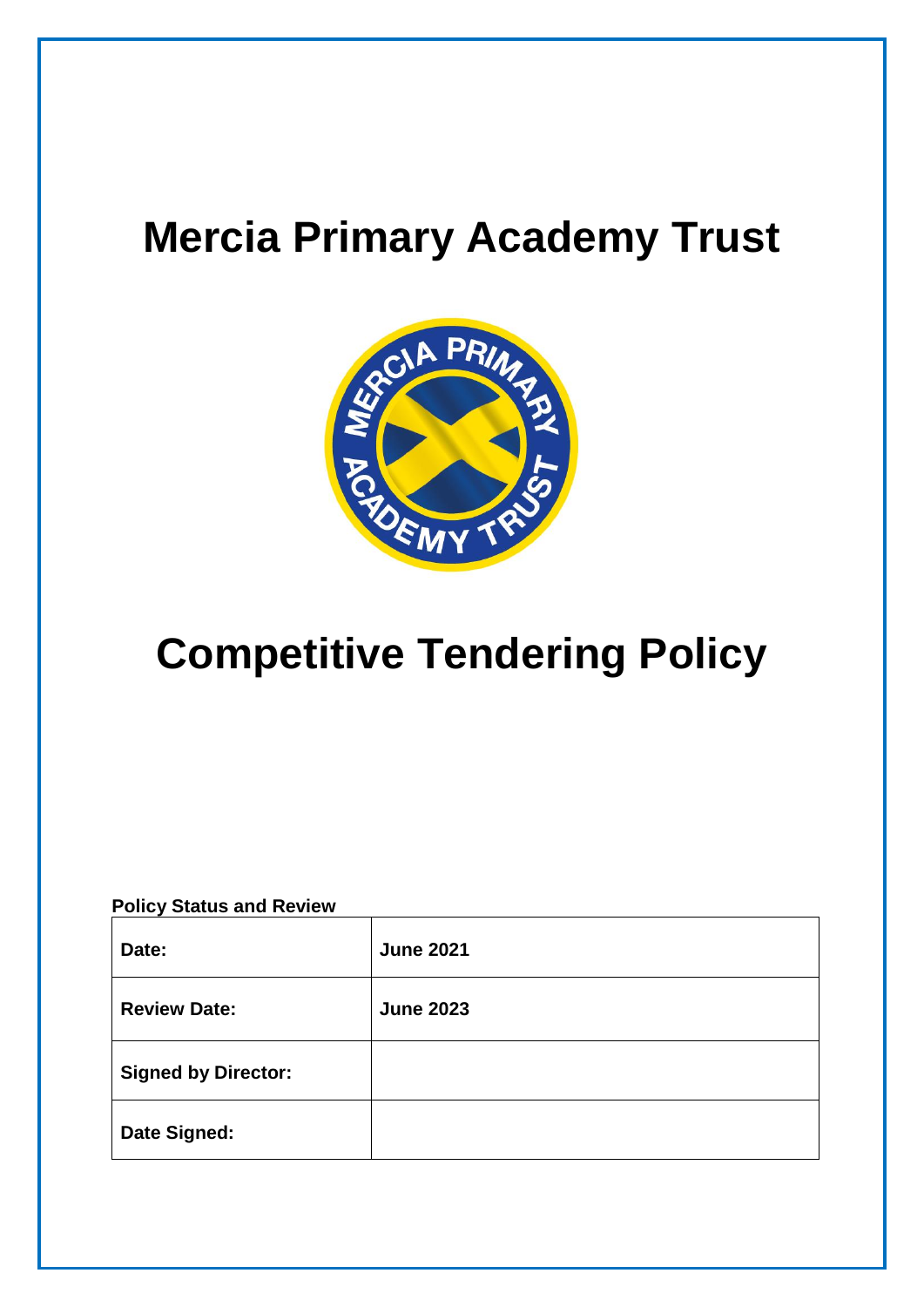# **Mercia Primary Academy Trust opened on 1st January 2014**

## **Tendering Policy**

This is intended to detail the procedure to be followed in the event that tenders are required in accordance with the thresholds specified in the Finance and Accounting Policy.

## **1. Forms of Tenders**

There are three forms of tender procedure: open, restricted and negotiated and the circumstances in which each procedure should be used are described below.

1.1. **Open Tender**: This is where all potential suppliers are invited to tender. The budget holder must discuss and agree with the Business Manager how best to advertise for suppliers e.g. general press, trade journals or to identify all potential suppliers and contact directly if practical. This is the preferred method of tendering, as it is most conducive to competition and the propriety of public funds.

1.2 **Restricted Tender**: This is where suppliers are specifically invited to tender. Restricted tenders are appropriate where:

1.2.1. there is a need to maintain a balance between the contract value and administrative costs,

1.2.2. a large number of suppliers would come forward or because the nature of the goods are such that only specific suppliers can be expected to supply the Academy's requirements, 1.2.3. the costs of publicity and advertising are likely to outweigh the potential benefits of open tendering.

1.3. **Negotiated Tender**: The terms of the contract may be negotiated with one or more chosen suppliers. This is appropriate in specific circumstances:

1.3.1. the above methods have resulted in either no or unacceptable tenders

- 1.3.2. only one or very few suppliers are available,
- 1.3.3. extreme urgency exists,

1.3.4. additional deliveries by the existing supplier are justified.

# **2. Preparation for Tender**

- 2.1. Full consideration should be given to:
- 2.1.1. objective of project
- 2.1.2. overall requirements
- 2.1.3. technical skills required

2.1.4. after sales service requirements

2.1.5. form of contract.

2.2 It may be useful after all requirements have been established to rank requirements (e.g. mandatory, desirable and additional) and award marks to suppliers on fulfilment of these requirements to help reach an overall decision.

# **3. Invitation to Tender**

If a restricted tender is to be used, then an invitation to tender must be issued. If an open tender is used an invitation to tender may be issued in response to an initial enquiry. An invitation to tender should include the following:

3.1. introduction/background to the project; 3.2. scope and objectives of the project;

3.3. technical requirements;

3.4. implementation of the project;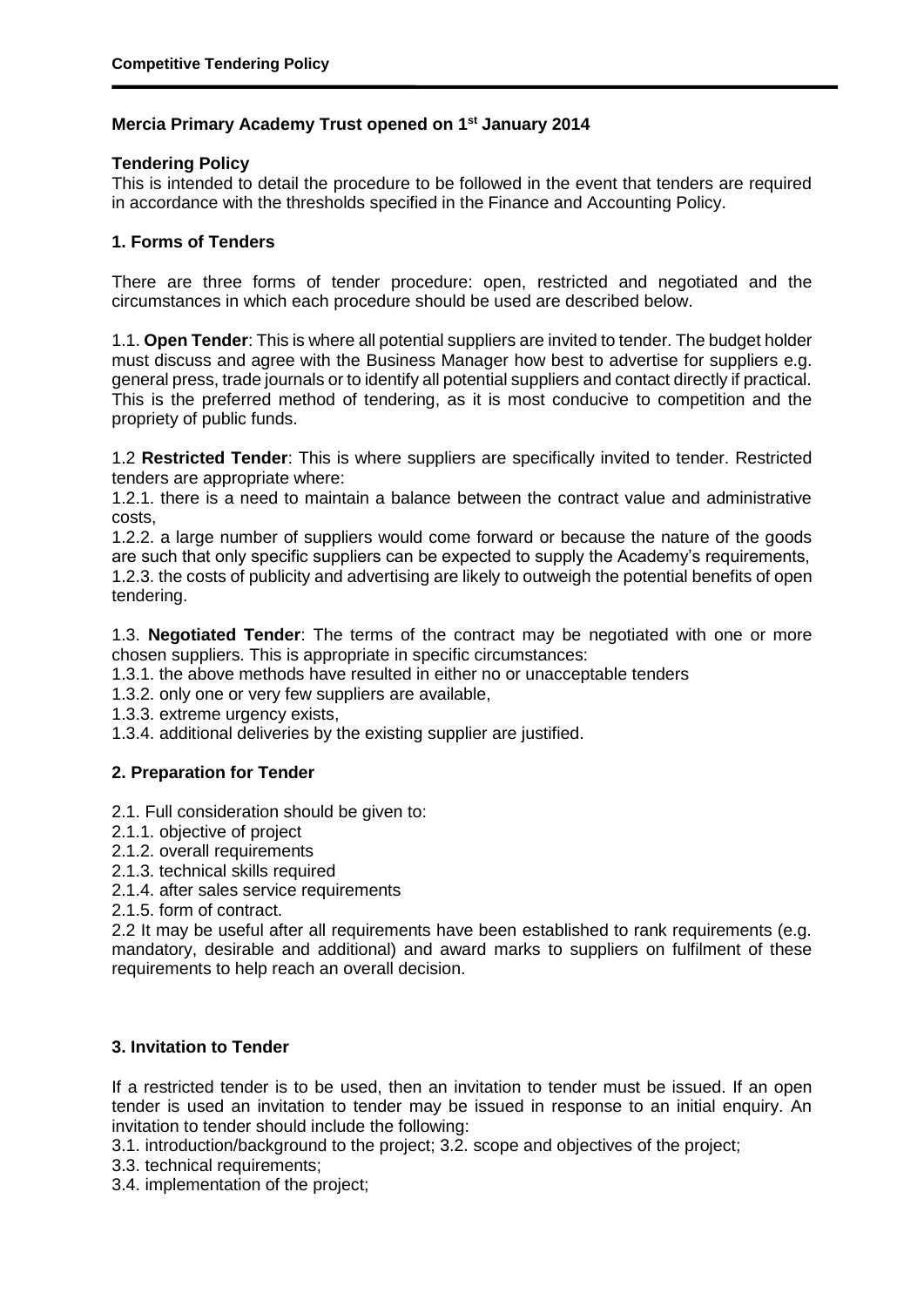3.5. terms and conditions of tender and

3.6. form of response.

#### **4. Aspects to Consider**

4.1 Financial

4.1.1. Like should be compared with like and if a lower price means a reduced service or lower quality this must be borne in mind when reaching a decision.

4.1.2. Care should be taken to ensure that the tender price is the total price and that there are no hidden or extra costs.

- 4.1.3. If there is scope for negotiation, this must be considered.
- 4.2 Technical/Suitability
- 4.2.1. Qualifications of the contractor
- 4.2.2. Relevant experience of the contractor
- 4.2.3. Descriptions of technical and service facilities
- 4.2.4. Certificates of quality/conformity with standards
- 4.2.5. Quality control procedures
- 4.2.6. Details of previous sales and references from past customers.
- 4.3 Other Considerations
- 4.3.1. Pre sales demonstrations
- 4.3.2. After sales service

4.3.3. Financial status of supplier. Suppliers in financial difficulty may have problems completing contracts and in the provision of after sales service. It may be appropriate to have an accountant or similarly qualified person examine audited accounts etc.

4.3.4. If in practice there is a sole provider of the goods or services, appropriate consideration will be given to ensuring that value for money is being obtained (which may include benchmarking similar services or providers elsewhere in the country) and evidence retained for audit purposes.

#### **5. Tender Acceptance Procedures**

The invitation to tender should state the date and time by which the completed tender document should be received by the Academy. Tenders should be submitted in plain envelopes clearly marked to indicate they contain tender documents. The envelopes should be time and date stamped on receipt and stored in a secure place prior to tender opening. Tenders received after the submission deadline should not normally be accepted.

#### **6. Tender Opening Procedures**

6.1. All tenders submitted should be opened at the same time and the tender details should be recorded. Two persons should be present for the opening of tenders as follows:

6.1.1. For contracts up to £25,000 - two of the budget holder, the Business Manager or the Executive Headteacher;

6.1.2. For contracts over £25,000 - either the Business Manager the Executive Headteacher plus a member of the Finance and Audit Committee.

6.2. A separate record should be established to record the names of the firms submitting tenders and the amount tendered. This record must be signed by both people present at the tender opening.